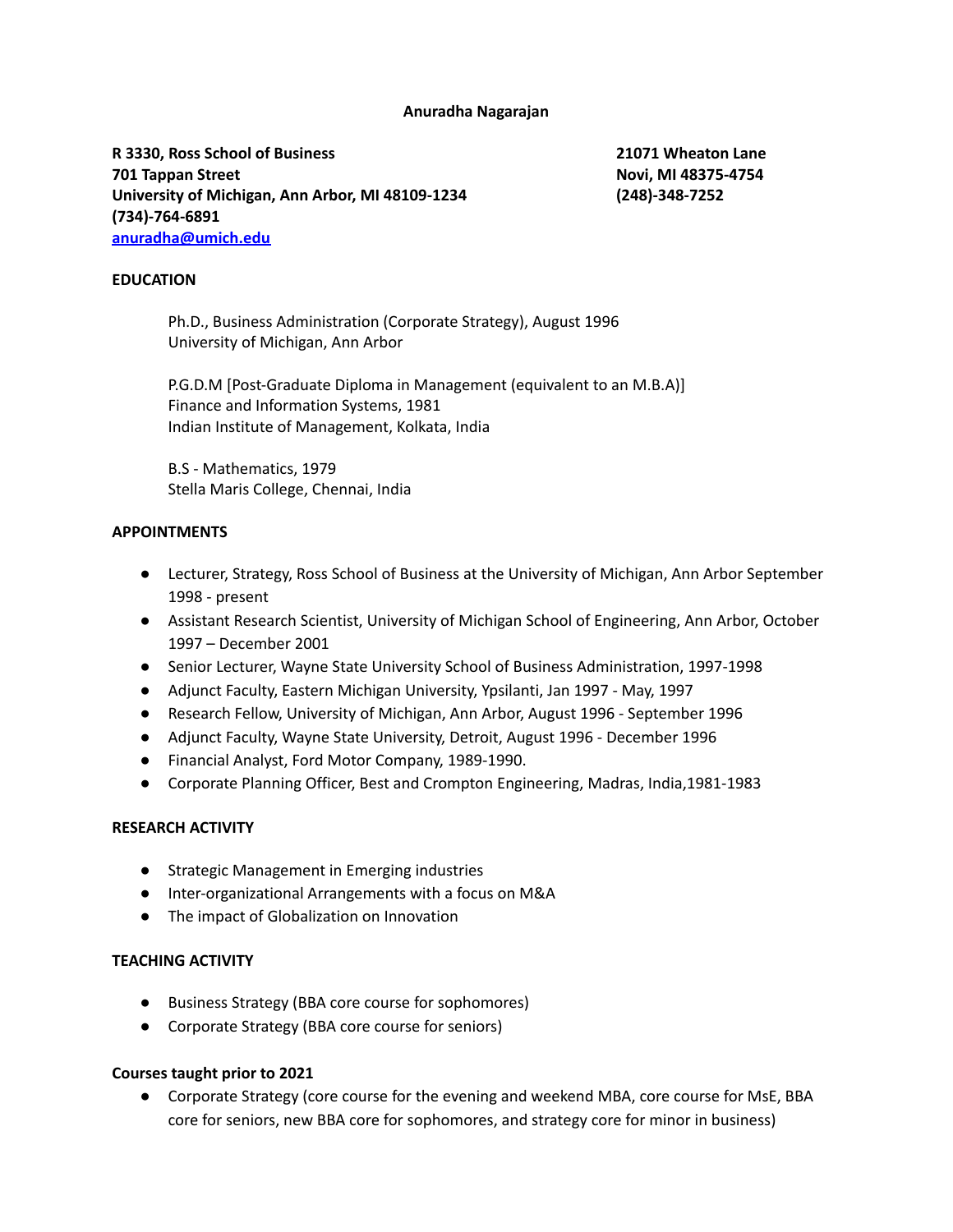- Management of Alliances (MBA elective)
- Mergers, Acquisitions, and Corporate Development (MBA elective)
- Corporate Strategy in India (BBA elective)
- Multi-disciplinary Action Program (MBA)

### **PUBLICATIONS**

- "Logistics" in "Innovation in Global Industries: U.S. firms competing in a new world" (primary author with C.C.White III). Editors: Jeffrey T Macher and David C Mowery. Washington D.C. The National Academies Press 2008
- "Technology in the trucking industry". in "Trucking in the Age of Information" (primary author with E. Canessa, M. Nowak, W. Mitchell, and C.C. White,III). Editors: D. Belman and C. White III. Ashgate 2005
- "The Impact of Intelligent Transportation Investment on the Tourism and Trucking Industry." Prepared for the Michigan Department of Transportation, Lansing, Michigan. 2002
- "Trucking Industry : Challenges to Keep Pace" in *E-Business Transformation: Sector Developments and Policy Implications*. (primary author with E. Canessa, W. Mitchell, and C.C.White,III), Ed: Robert E Litan and Alice Rivlin, Washington DC : Brookings Institution Press, 2001 :129-171
- "E-Commerce and competitive change in the Trucking Industry" in *Tracking a transformatio: E-commerce and the Terms of Competition in Industries* (primary author with E. Canessa, W.Mitchell, and C.C. White), BRIE-IGCC E-conomy Project, Washington DC : Brookings Institution Press, 2001 :332-354
- "Trucking" (primary author with James L Bander and Chelsea C White, III) in US Industry in 2000: Studies in Competitive Performance. Editor: David C Mowery, Washington DC: National Academy Press 1999 : 123- 153
- ITS Standards in the context of the transportation and telecommunications infrastructure. Industrial and Corporate Change. Vol 7 No. 4 1998
- Market opportunities in the Global ATIS market and implications for US competitiveness (primary author with Steven Underwood) ITS America 1998 Annual Conference Proceedings
- Internal and External Methods Used To Acquire Encompassing, Complementary, and Incremental Technological Changes In The Lithotripsy Industry : 1989-1991. (primary author with Will Mitchell). Strategic Management Journal. Nov, 1998.
- Adaptive Cruise Control : An Industry Outlook on Product Features and Marketing (primary author with Robert Ervin and Ed Argalas) UMTRI 97-38 USDOT. 1997
- The Impact of Changing Stock Ownership Patterns in the United States: Theoretical Implications and Some Evidence. (with S Majumdar). Revue D'Economie Industrielle. 1995

# **PRESENTATIONS**

- "International Joint Ventures motives and challenges" Presentation at the Law School at U of M, March 27, 2018
- "Challenges faced by women in business" Presentation at HeforShe Women in Business Panel at U of M, March 12, 2018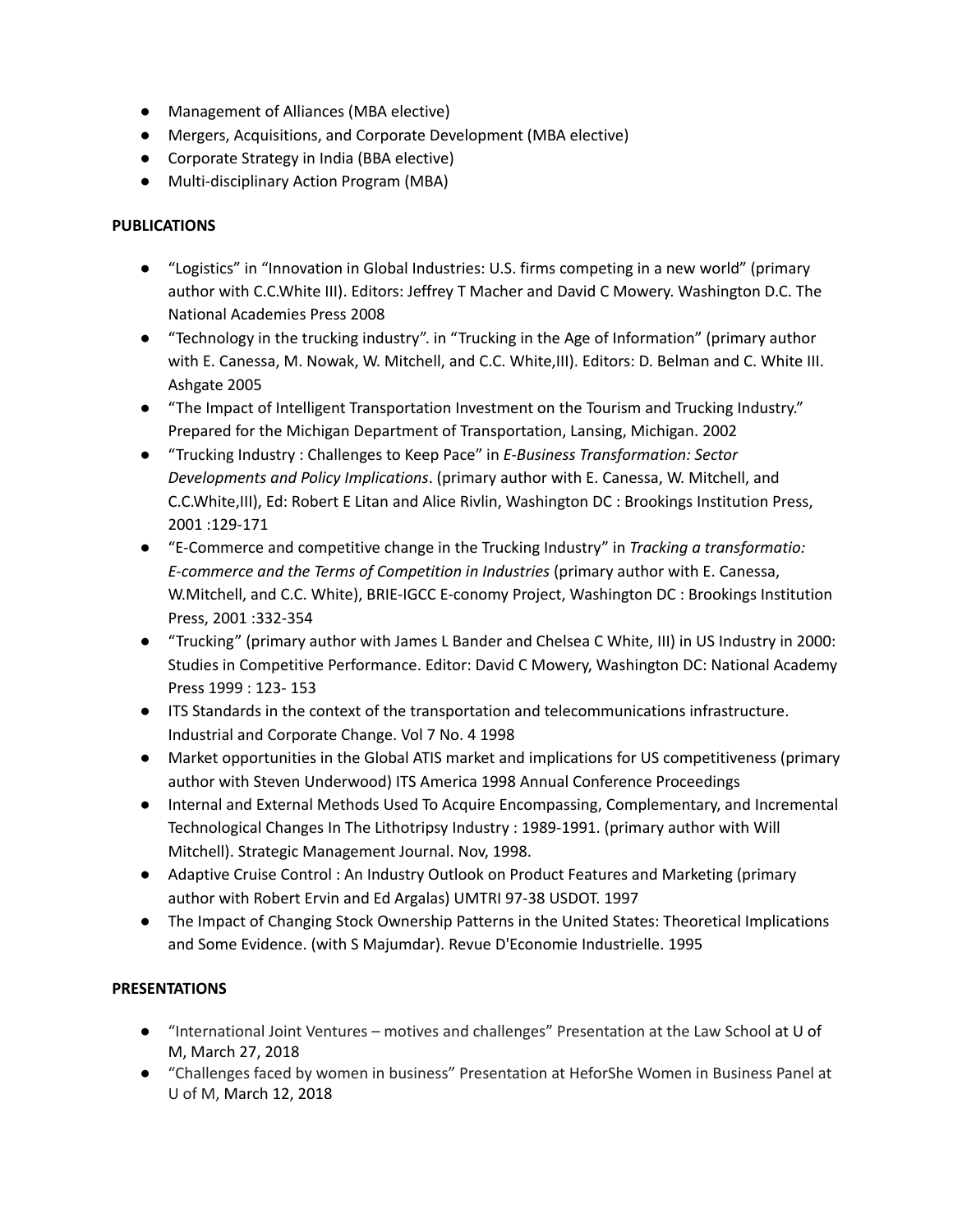- "Introduction to Strategy" Presented to Ross Summer Connection, Ross School of Business, July 19, 2017
- "Business Fundamentals" Presented to MReach, Ross School of Business, January 14, 2017
- "What is Strategy" presented to Alpha Kappa Psi applicants on March 28<sup>th</sup> 2017
- "Why Strategy matters" Presented to MReach, Ross School of Business, Dec 12, 2015 and the Inter-fraternity Development Council meeting, March 16, 2016
- "Organic Farming in India: Encouraging Organic Production through the use of Government and Non-State Market Driven Forces" Presented at the Navarra Foundation Conference on the Sustainable Enterprise at the University of Michigan in Ann Arbor. March 18, 2011.
- "Innovation in Logistics: The Drive to Business Excellence" (primary author with C.C.White III (presenter)) was presented at the following venues:
	- Sloan regional meeting in Atlanta, 30 March. 2007
- NRC National Materials Advisory board meeting in Washington, D.C., 10 April. 2007
	- Americas Competitiveness Forum in Atlanta, 21 May. 2007
	- Economic Development Symposium in Atlanta, 14 June. 2007
- Intermodal Freight Technology Working Group meeting in Atlanta, 10-11 November.2007
	- U.S. Chamber of Commerce conference in WashDC, 4 December. 2007
	- New Opportunities in Logistics: Technology in Trucking. (with C.C.White III and M. Nowak) Presented at *Advanced Technology and the Future of U.S. Manufacturing Workshop held by the Economic Development Institute at Georgia Tech.* January 2004.
	- "The Impact of Intelligent Transportation Investment on the Tourism and Trucking Industry," Presented at the *Michigan Department of Transportation, Lansing, Michigan, December* 2001.
	- "The Economic Impact of E-Commerce on the Trucking Industry," Presented at *E-Business Transformation: Sector Developments and Policy Implications - a conference co-sponsored by BRIE-IGCC, Brookings-IPI, US Department of Commerce, and the OECD, Washington, DC,* September 2000.
	- "Impact of Investment in Information Technology on Firm Performance, Productivity, and Business Innovation," Presented at the *University of Michigan Trucking Industry Program Advisory Board meeting, Ann Arbor, Michigan*, May 2000.
	- "B2B in the Trucking Industry," Presented at the *Annual Sloan Industry Conference, University of Michigan Business School, Ann Arbor, Michigan*, April 2000.
	- "E-Commerce and the Changing Terms of Competition in the Trucking Industry," Presented at *E-Commerce and the Changing Terms of Competition: A View from Within the Sectors,conference at University of California, Berkeley, California*, April 2000.
	- "ITS Standards in the context of the transportation and telecommunications infrastructure." Presented at *The Fourth Annual Consortium for Research on Telecommunications Policy and Strategy (CRPTS) Conference, Ann Arbor.* June.1998
	- "Are Standards Necessary in ITS." Presented at *the guest speaker series at the University of Michigan ITS Education Program* February 1998
	- "Strategic Issues for ITS Businesses." Presented at *the guest speaker series at the University of Michigan ITS Education Program* November 1997
	- "Information and the Trucking Industry." (with James Bander and Chelsea White III).
	- Presented at *the IEEE SMC97 International Conference on Systems, Man, and Cybernetics,* October1997